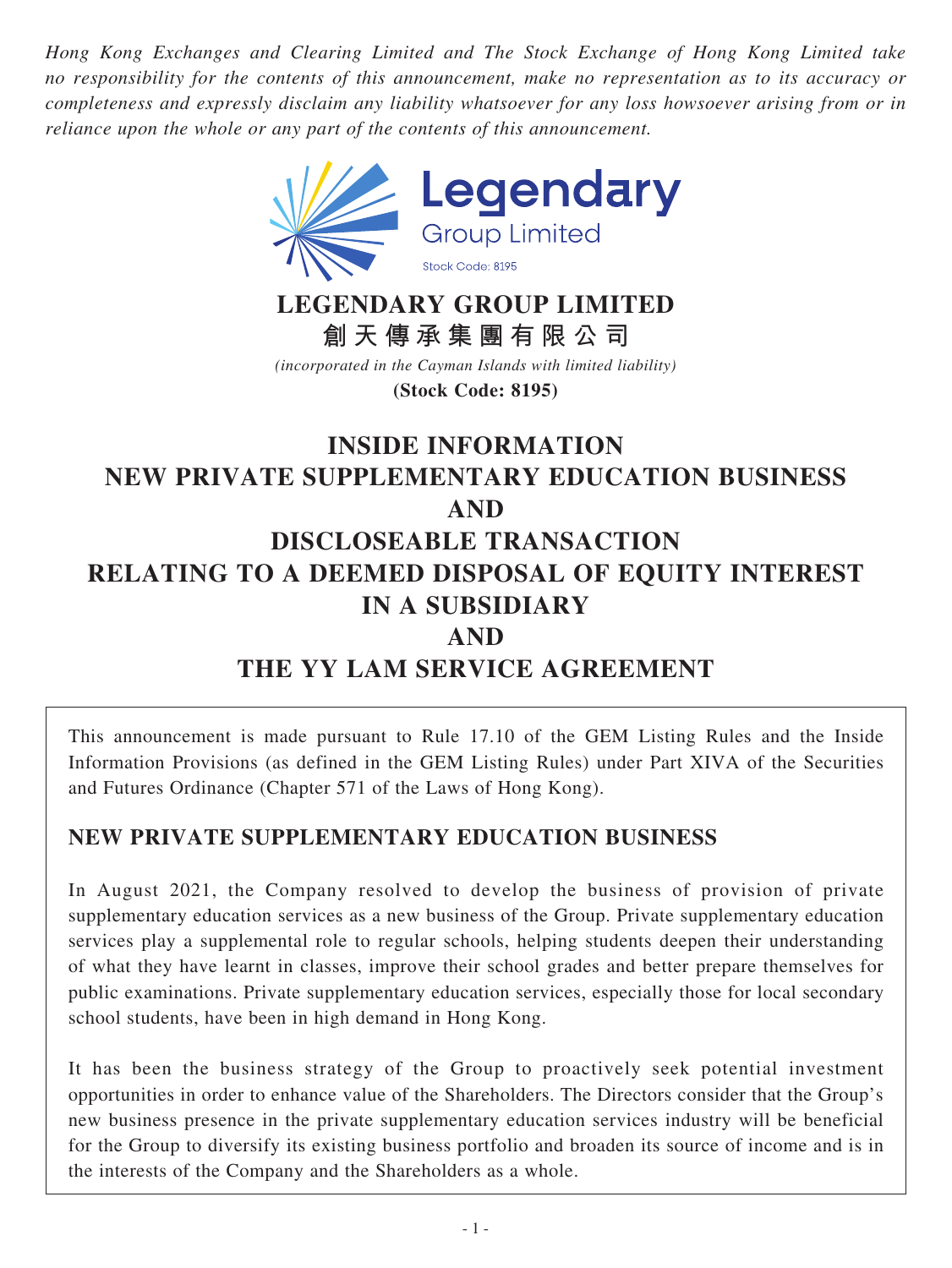The Board currently expects that the Group will commence the new private supplementary education business on or after 1 December 2021, subject to completion of registration of the Schools under the Education Ordinance.

# **THE SHAREHOLDERS' AGREEMENT**

In order to better position the Group to develop the new private supplementary education business, the Board is pleased to announce that on 7 September 2021 (after trading hours), the Company, Peaceful Success (a direct wholly-owned subsidiary of the Company) and JV Company (an indirect wholly-owned subsidiary of the Company) entered into the Shareholders' Agreement with JV Partner (a company wholly-owned by Mr. YY Lam) in respect of JV Company.

Pursuant to the Shareholders' Agreement, JV Partner shall subscribe 10% of the then issued share capital of JV Company upon Completion, which is scheduled to take place on 1 October 2021. In order to provide incentive to JV Partner, it shall have the right to increase its shareholding in JV Company to 20% of the then issued share capital of JV Company upon Further Completion, which is scheduled to take place on 1 October 2022. Upon Completion, Mr. YY Lam will be appointed as the General Manager and the chairman of the JV Board.

The Shareholders' Agreement further sets out the rights, obligations and commitments of Peaceful Success and JV Partner as shareholders of JV Company, and the conduct of the business of JV Company.

# **THE YY LAM SERVICE AGREEMENT**

In connection with the Shareholders' Agreement, the Company and JV Company entered into the YY Lam Service Agreement with Service Company (a company wholly-owned by Mr. YY Lam) and Mr. YY Lam on 7 September 2021. Pursuant to the YY Lam Service Agreement, Service Company has agreed to (i) provide teaching services at the Schools for the Courses targeted at HKDSE students during the Term; and (ii) engage Mr. YY Lam as the designated tutor to teach the Courses.

Mr. YY Lam has been well known in the market as the "Star Tutor" with a proven prominent track record of helping his students to improve their examination results in Chinese Language. Mr. YY Lam and his team have also gained a reputation for self-designed teaching methods, course contents and learning tools for many years. The Board considers that the extensive experience, reputation and student base of Mr. YY Lam and his team will provide the Group with invaluable insights and resources to tap into the private supplementary education services industry.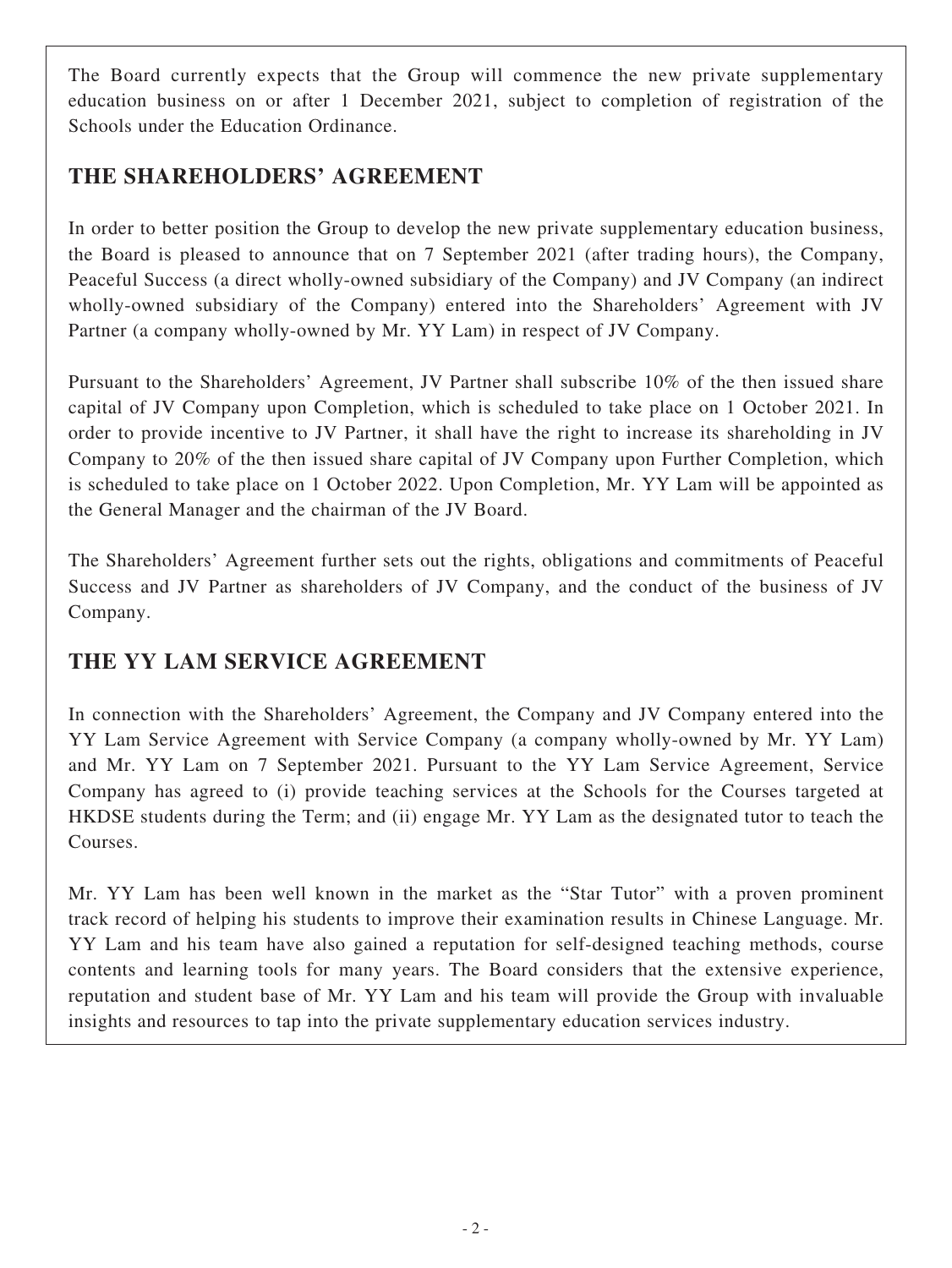# **GEM LISTING RULES IMPLICATIONS**

Upon Completion, the Group's interest in JV Company will reduce from 100% to 90%. Upon Further Completion, the Group's interest in JV Company will reduce from 90% to 80%. Accordingly, the Subscription and the Further Subscription constitute a deemed disposal of the equity interest of JV Company under the GEM Listing Rules. As one or more of the applicable percentage ratios (as defined in Chapter 19 of the GEM Listing Rules) in respect of the Transactions is 5% or more but less than 25%, the entering into of the Shareholder's Agreement and the YY Lam Service Agreement constitutes a discloseable transaction of the Company, and is subject to the notification, and announcement publication requirements under Chapter 19 of the GEM Listing Rules.

# **NEW PRIVATE SUPPLEMENTARY EDUCATION BUSINESS**

In August 2021, the Company resolved to develop the business of provision of private supplementary education services as a new business of the Group. Private supplementary education services play a supplemental role to regular schools, helping students deepen their understanding of what they have learnt in classes, improve their school grades and better prepare themselves for public examinations. Private supplementary education services, especially those for local secondary school students, have been in high demand in Hong Kong due to the result-oriented culture.

It has been the business strategy of the Group to proactively seek potential investment opportunities in order to enhance value of the Shareholders. The Directors consider that the Group's new business presence in the private supplementary education services industry will be beneficial for the Group to diversify its existing business portfolio and broaden its source of income and is in the interests of the Company and the Shareholders as a whole.

The Board currently expects that the Group will commence the new private supplementary education business on or after 1 December 2021, subject to completion of registration of the Schools under the Education Ordinance.

# **THE SHAREHOLDERS' AGREEMENT**

In order better position the Group to develop the new private supplementary education business, the Board is pleased to announce that on 7 September 2021 (after trading hours), the Company, Peaceful Success (a direct wholly-owned subsidiary of the Company) and JV Company (an indirect wholly-owned subsidiary of the Company) entered into the Shareholders' Agreement with JV Partner (a company wholly-owned by Mr. YY Lam) in respect of JV Company.

Pursuant to the Shareholders' Agreement, JV Partner shall subscribe 10% of the then issued share capital of JV Company upon Completion, which is scheduled to take place on 1 October 2021. In order to provide incentive to JV Partner, it shall have the right to increase its shareholding in JV Company to 20% of the then issued share capital of JV Company upon Further Completion, which is scheduled to take place on 1 October 2022. Upon Completion, Mr. YY Lam will be appointed as the General Manager and the chairman of the JV Board.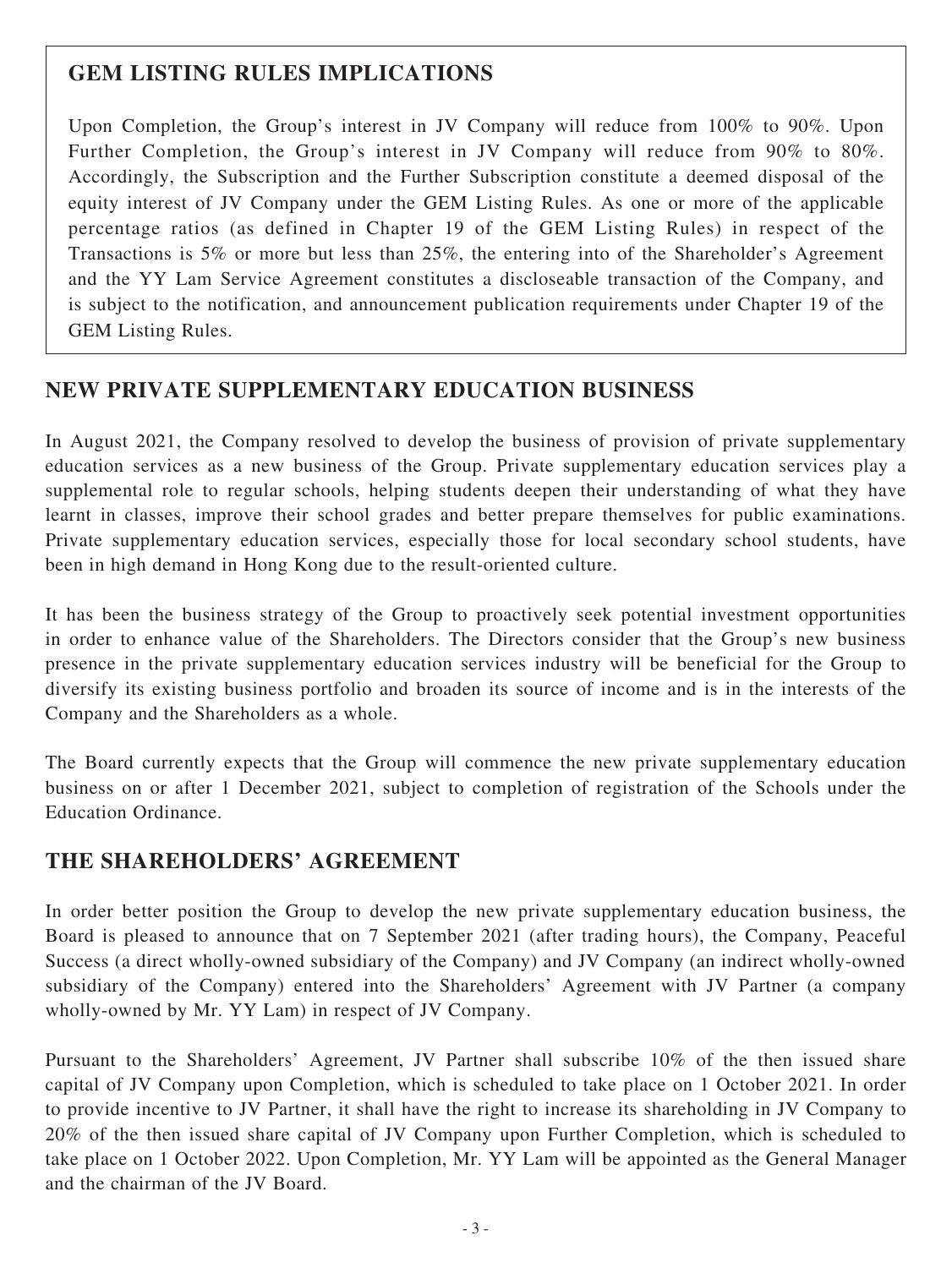Immediately upon Completion, JV Company will be owned as to 90% by Peaceful Success and 10% by JV Partner. Immediately upon Further Completion, JV Company will be held as to 80% by Peaceful Success and 20% by JV Partner.

The Shareholders' Agreement further sets out the rights, obligations and commitments of Peaceful Success and JV Partner as shareholders of JV Company, and the conduct of the business of JV Company. Principal terms of the Shareholders' Agreement are summarised below:

| <b>Date</b>                                     |                | 7 September 2021                                                                                                                                                                                                                                                                                                                                                                                                                                                      |
|-------------------------------------------------|----------------|-----------------------------------------------------------------------------------------------------------------------------------------------------------------------------------------------------------------------------------------------------------------------------------------------------------------------------------------------------------------------------------------------------------------------------------------------------------------------|
| <b>Parties</b>                                  | $\ddot{\cdot}$ | (1) The Company; (2) Peaceful Success; (3) JV Partner; and (4)<br>JV Company (collectively, the "JV Parties")                                                                                                                                                                                                                                                                                                                                                         |
|                                                 |                | To the best of the Directors' knowledge, information and belief<br>having made all reasonable enquiries, JV Partner and its ultimate<br>beneficial owner, namely Mr. YY Lam, are Independent Third<br>Parties.                                                                                                                                                                                                                                                        |
| <b>Subscription and Further</b><br>Subscription | $\ddot{\cdot}$ | JV Partner shall subscribe for 100 new JV Shares at a total<br>subscription price of HK\$100 on 1 October 2021, which shall<br>represent 10% of the then issued share capital of JV Company<br>upon Completion which is scheduled to take place on 1 October<br>2021.                                                                                                                                                                                                 |
|                                                 |                | JV Partner shall have the right to further subscribe for such<br>number of new JV Shares at a total subscription price of HK\$100<br>on 1 October 2022, which would increase the shareholding of JV<br>Partner in JV Company to 20% of the then issued share capital of<br>JV Company upon Further Completion which is scheduled to take<br>place on 1 October 2022.                                                                                                  |
|                                                 |                | The unaudited net asset value of JV Company was approximately<br>HK\$800 as at 31 July 2021. Assuming that JV Company will<br>have 1,000 JV shares in issue upon Completion, the net asset<br>value per share of JV Company will be approximately HK\$0.8<br>(the "Reference NAV per Share"). The subscription price for JV<br>Shares were determined based on arm's length negotiation among<br>the JV Parties and with reference to the Reference NAV Per<br>Share. |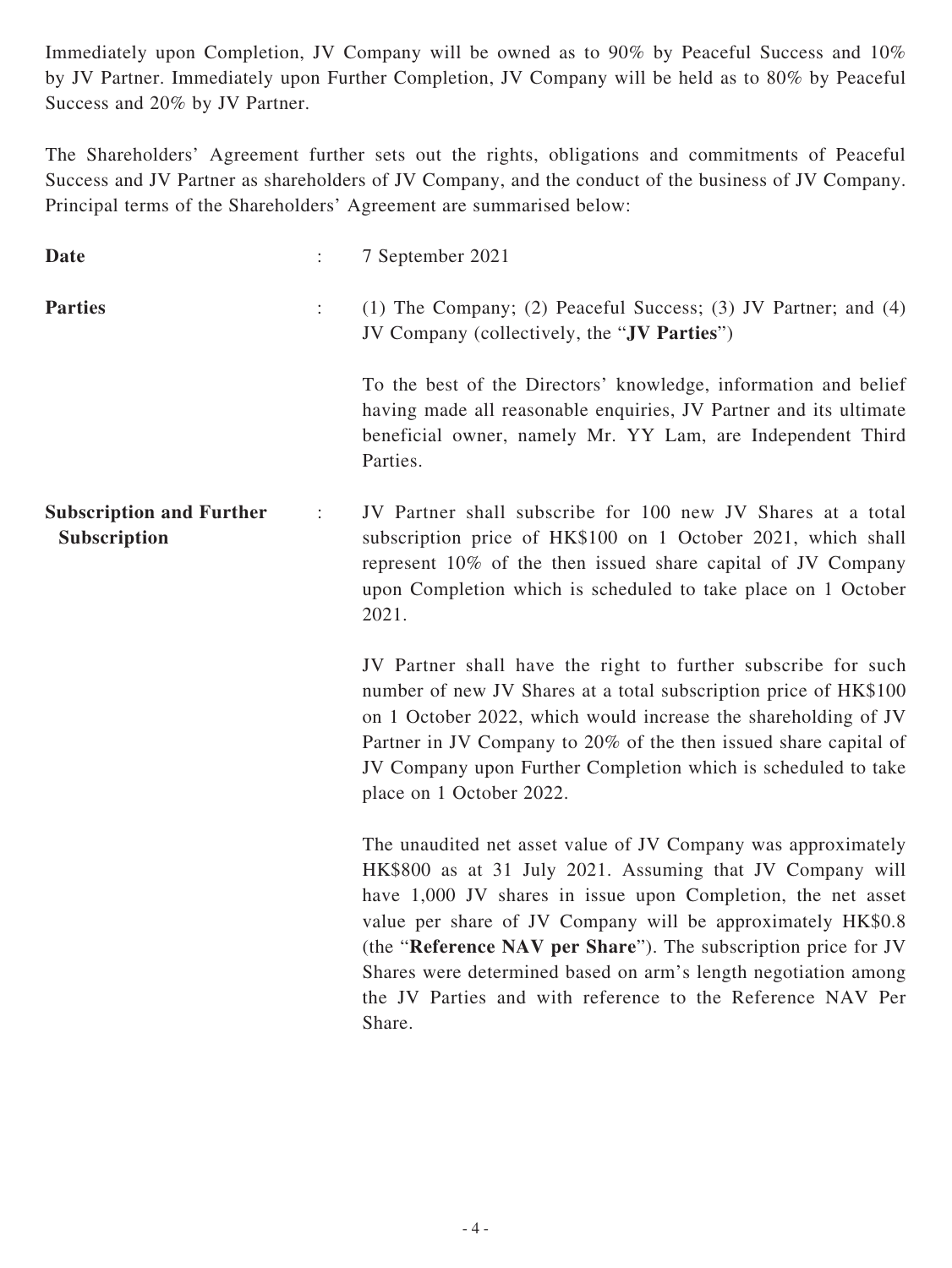- **Business of JV Company** : JV Company shall operate educational institutions in Hong Kong under the brand name "**DEFINING EDUCATION**" and/or such other name(s) as mutually agreed between Peaceful Success and JV Partner for the JV Business. JV Company shall at its own costs establish the Schools upon signing of the Shareholders' Agreement in accordance with the requirements of the Education Ordinance and other applicable laws, rules and regulations. Each School shall be duly registered under the Education Ordinance for providing, inter alia, secondary school education in Hong Kong.
- **Management of JV Company** : The JV Board shall be responsible for determining the overall policies and objectives of JV Company while the JV Board shall delegate the day-to-day management of the JV Business to the General Manager. Mr. YY Lam shall be appointed as the General Manager of JV Company upon Completion. The General Manager shall not be entitled to any remuneration in relation to his appointment as General Manager.

The number of directors of the JV Board shall be not less than two and not more than five. So long as Peaceful Success holds not less than 80% of the JV Shares, it shall be entitled to appoint up to three directors to the JV Board. So long as JV Partner holds any JV Share, it shall be entitled to appoint up to two directors to the JV Board and appoint the chairman of the JV Board. Mr. YY Lam shall be appointed as a director and the chairman of the JV Board upon Completion.

**Funding** : Upon execution of the Shareholders' Agreement, Peaceful Success shall advance a shareholder's loan in the sum of not less than HK\$4,000,000 to JV Company for its general working capital. Such shareholder's loan is on an unsecured and interest free basis and repayable on demand upon winding up or liquidation and subject to the terms of the Shareholders' Agreement. It is the intention of the JV Parties that JV Company shall at all times after the execution of the Shareholders' Agreement maintain a special reserve of HK\$4,000,000 in available cash (the "**Reserve**"), which shall only be applied towards the operating expenses of the JV Business. Subject to the terms of the Shareholders' Agreement, if the amount of available cash of JV Company and its subsidiaries (if any) shall be insufficient to maintain the Reserve, the General Manager may issue a written notice to Peaceful Success for further shareholder's loan to be advanced by Peaceful Success to JV Company in order to replenish the Reserve.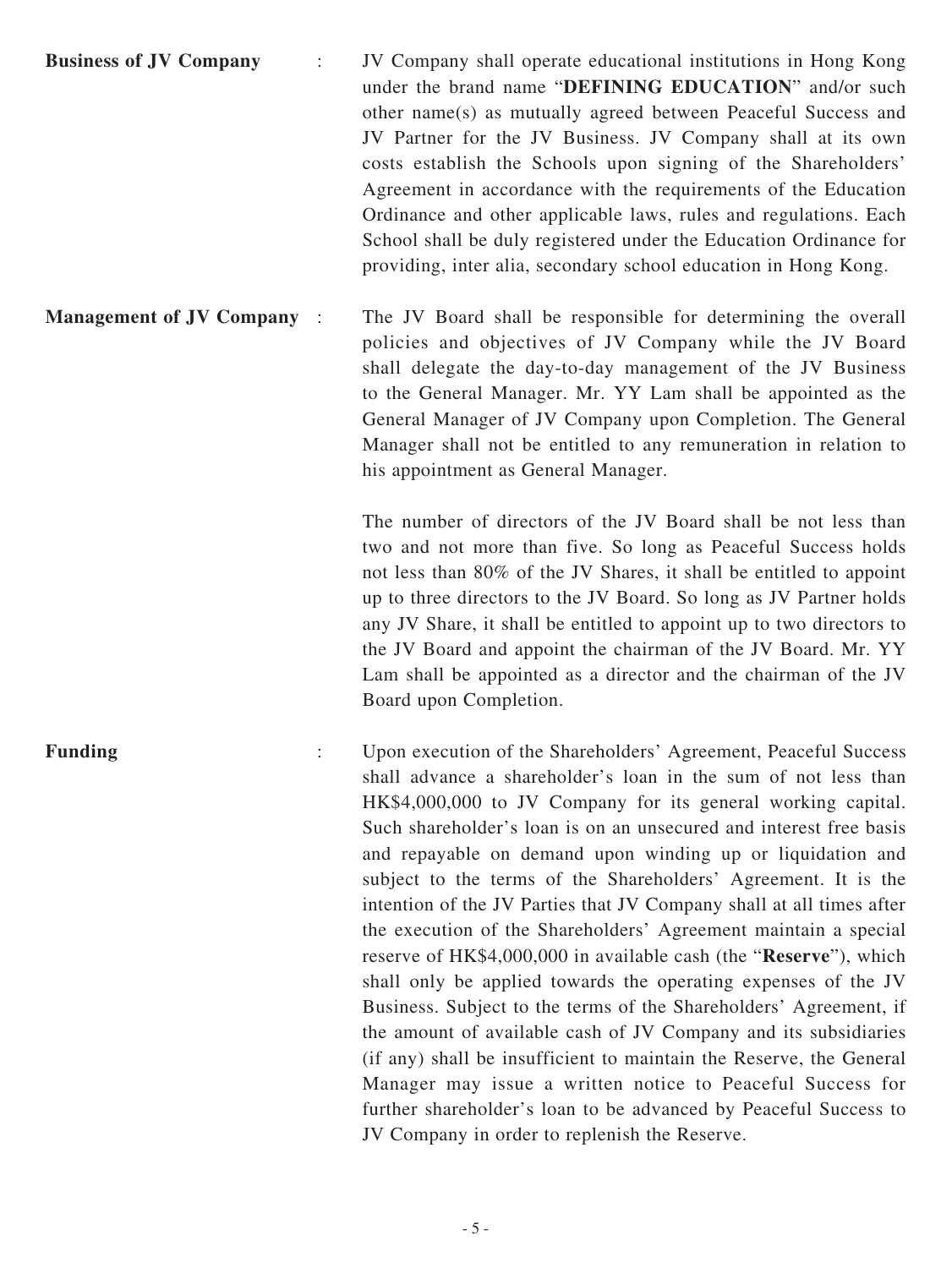The shareholder's loans to be advanced by Peaceful Success to JV Company will be funded by the internal resources of the Company.

JV Partner shall not be required to provide funding to JV Company whether by way of subscribing for new JV Shares or other securities of JV Company, providing any form of debt funding, security, collateral or guarantee or any other arrangement whatsoever.

The funding commitment was arrived at after arm's length negotiations between the JV Parties after taking into account a number of factors including but not limited to the operations and administration of the JV Business, the capital requirements for establishment of the Schools and the revenue expected to be derived from the JV Business.

**Reserved matters** : Certain actions by JV Company shall require prior written approval by both Peaceful Success and JV Partner. Such actions include but not limited to the change of the general nature of the JV Business, establishment of any new School, any change in the authorized or issued share capital of JV Company, an initial public offering and listing of the equity securities of JV Company.

**Restrictive covenants** : Each of Peaceful Success and the Company has undertaken, inter alia, that it shall not carry on within Hong Kong or elsewhere a business similar to or which competes with the JV Business during the course of the Shareholders' Agreement, unless with the prior written consent of JV Partner.

> Save as otherwise agreed by JV Company, during the course of the Shareholders' Agreement, JV Partner shall not and, as long as the YY Lam Service Agreement is subsisting, it shall procure that its Affiliates will not (a) teach the Courses targeted at HKDSE students other than the courses operated at or through the Schools; and (b) if the Schools should operate any other private supplementary courses for any other school subject(s) and/or which are targeted at Hong Kong students of any other level(s), be engaged in the management or teaching of private supplementary courses for such subject(s) targeted at such student(s) at such level(s) in Hong Kong other than the courses operated at or through the Schools.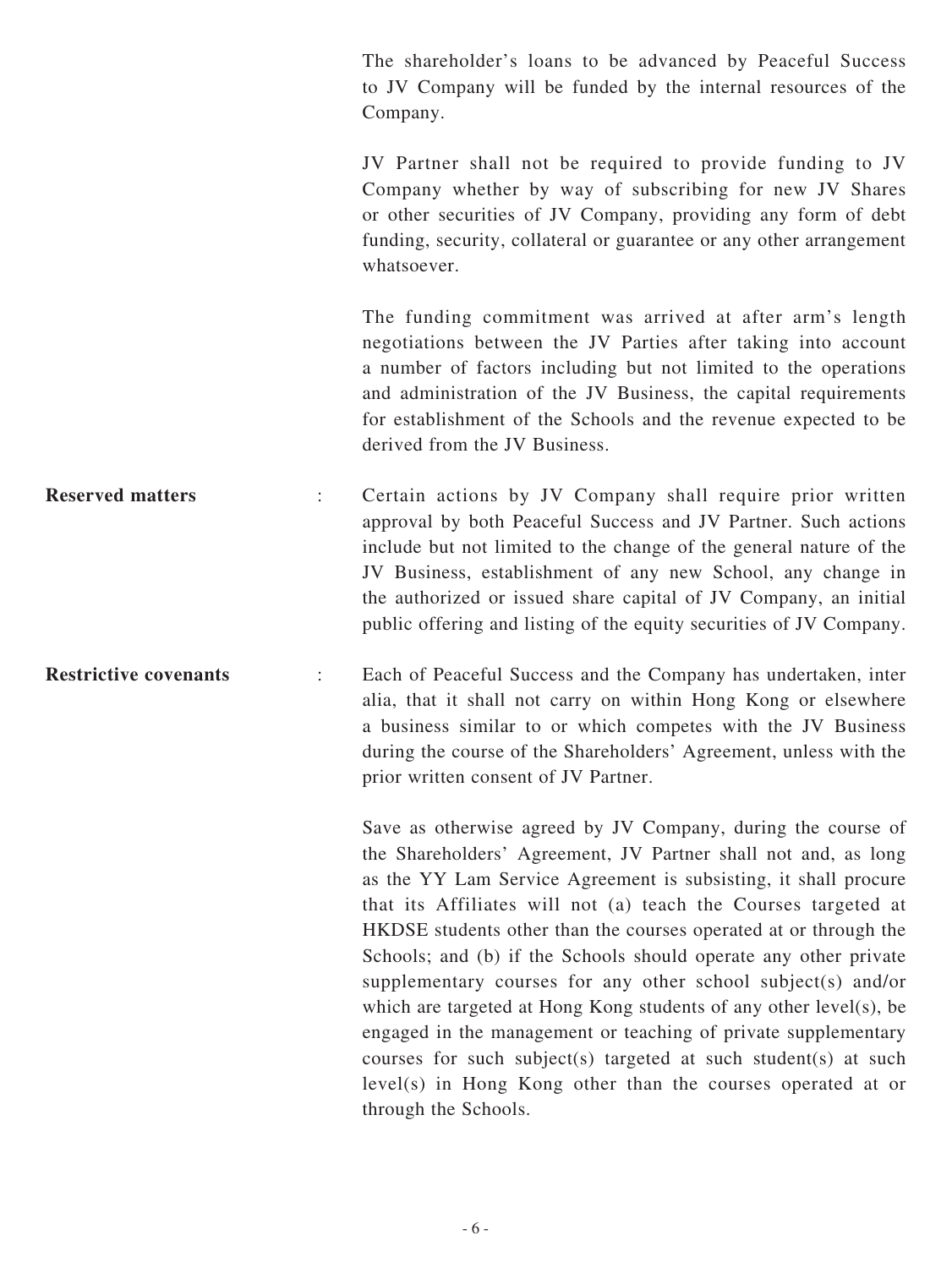| <b>Restrictions on transfer of</b><br><b>JV Shares</b> | Each of Peaceful Success and JV Partner may sell, transfer or<br>assign any of its JV Shares to any person with the prior written<br>consent of the other but Peaceful Success must retain at least<br>51% shareholding in JV Company and remain a wholly-owned<br>subsidiary of the Company, at all times. Any proposed sale of<br>all of its JV Shares by Peaceful Success to any third party would<br>be subject to the tag along right of JV Partner set out in the<br>Shareholders' Agreement.                                                                       |
|--------------------------------------------------------|---------------------------------------------------------------------------------------------------------------------------------------------------------------------------------------------------------------------------------------------------------------------------------------------------------------------------------------------------------------------------------------------------------------------------------------------------------------------------------------------------------------------------------------------------------------------------|
| <b>Guarantee</b>                                       | The Company has guaranteed to JV Partner and JV Company the<br>full, due and punctual performance and observance by Peaceful<br>Success of all its obligations, commitments and undertakings<br>under or pursuant to the Shareholders' Agreement.                                                                                                                                                                                                                                                                                                                         |
| <b>Termination rights</b>                              | A non-defaulting shareholder of JV Company shall be entitled<br>to terminate the Shareholders' Agreement by written notice if<br>the other shareholder of JV Company: (a) commits any material<br>breach under the Shareholders' Agreement and fails to remedy<br>such breach within a prescribed period; (b) becomes insolvent; or<br>(c) undergoes a direct or indirect change in control. JV Partner<br>shall also have the right to terminate the Shareholders' Agreement<br>upon the expiry or termination of the YY Lam Service Agreement<br>with immediate effect. |

### **Changes in the Shareholding Structure of JV Company**

The following diagrams illustrate the shareholding structure of JV Company (i) as at the date of this announcement; and (ii) immediately upon Completion and Further Completion (assuming that there will be no change in shareholding of JV Company between the date of this announcement and the date of Further Completion save for the effects of the Subscription and the Further Subscription).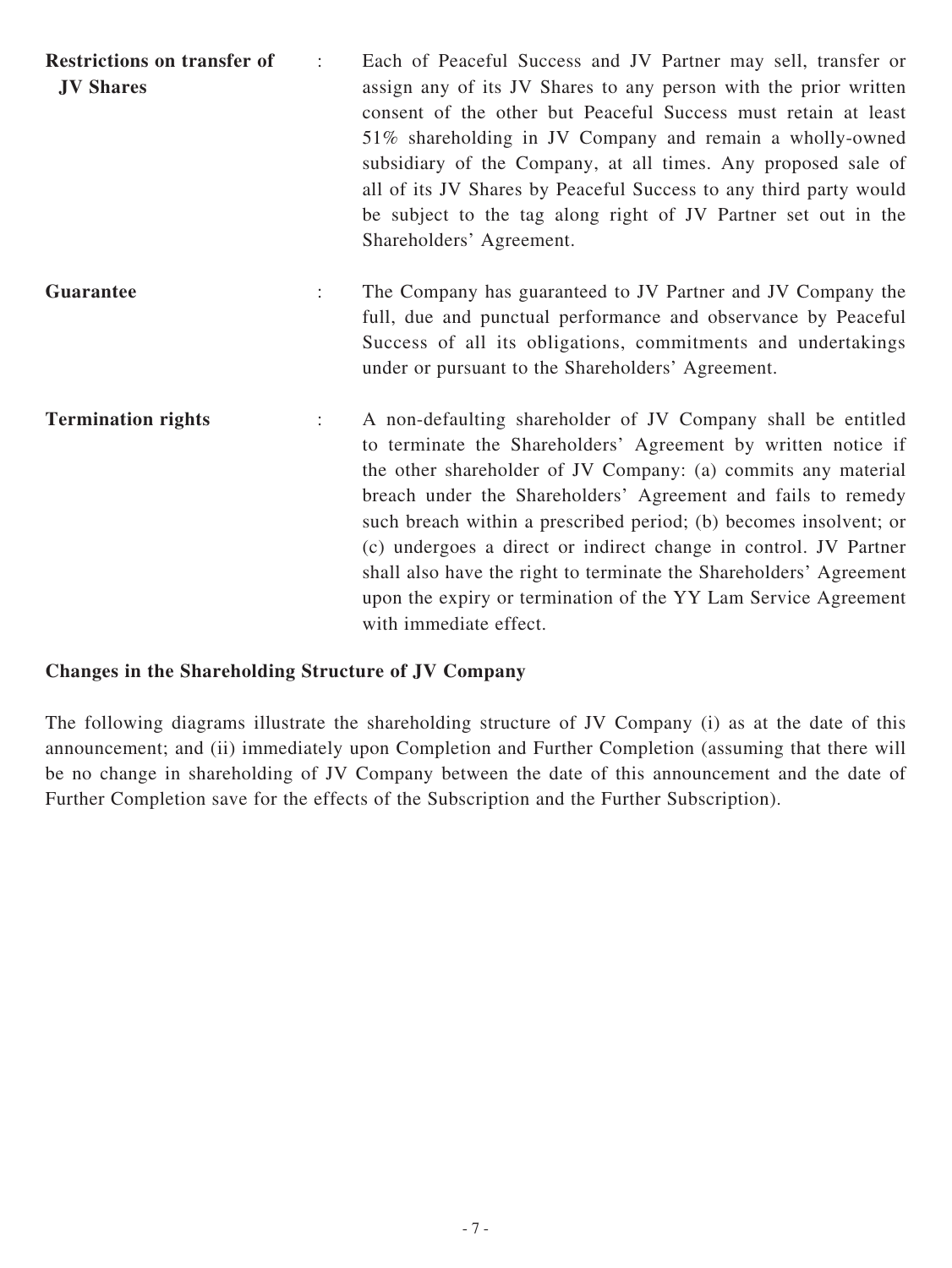### **(1) As at the date of this announcement**



### **(2) Immediately upon Completion and Further Completion**

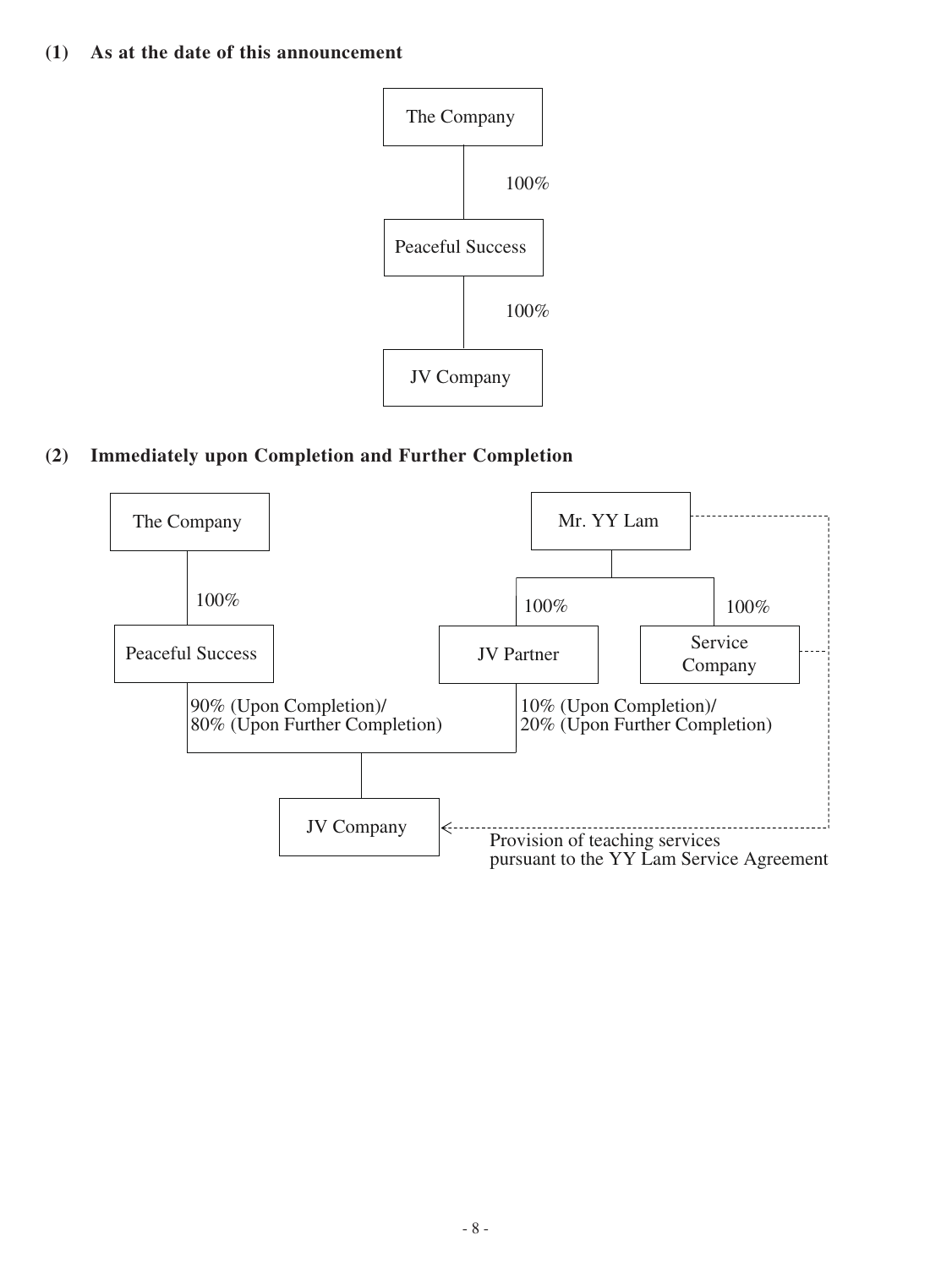# **THE YY LAM SERVICE AGREEMENT**

In connection with the Shareholders' Agreement, the Company and JV Company entered into the YY Lam Service Agreement with Service Company (a company wholly-owned by Mr. YY Lam) and Mr. YY Lam on 7 September 2021. Pursuant to the YY Lam Service Agreement, Service Company has agreed to (i) provide teaching services at the Schools for the Courses targeted at HKDSE students during the Term; and (ii) engage Mr. YY Lam as the designated tutor to teach the Courses.

Principal terms of the YY Lam Service Agreement are summarised below:–

| <b>Date</b>                  | $\ddot{\cdot}$ | 7 September 2021                                                                                                                                                                                                                                                                                                                                                                                                                                                                        |
|------------------------------|----------------|-----------------------------------------------------------------------------------------------------------------------------------------------------------------------------------------------------------------------------------------------------------------------------------------------------------------------------------------------------------------------------------------------------------------------------------------------------------------------------------------|
| <b>Parties</b>               | $\ddot{\cdot}$ | (1) The Company; (2) JV Company; (3) Service Company; and (4)<br>Mr. YY Lam.                                                                                                                                                                                                                                                                                                                                                                                                            |
|                              |                | To the best of the Directors' knowledge, information and belief<br>having made all reasonable enquiries, Service Company and its<br>ultimate beneficial owner, namely Mr. YY Lam, are Independent<br>Third Parties.                                                                                                                                                                                                                                                                     |
| <b>Term</b>                  |                | Commencing from 1 December 2021 and expiring on 31 August<br>2024.                                                                                                                                                                                                                                                                                                                                                                                                                      |
| <b>Extension of the Term</b> | $\ddot{\cdot}$ | If the monthly average number of students enrolled in courses<br>operated at or through the Schools and rendered by Service<br>Company and/or Mr. YY Lam during the period from 1 August<br>2022 to 31 July 2023 shall exceed a certain agreed number, JV<br>Company shall have the option to extend the Term for a period of<br>2 years provided that the Company shall pay the extension bonus<br>of HK\$5,000,000 ("Extension Bonus") to Mr. YY Lam on or<br>before 1 December 2024. |
| <b>Service Fee</b>           |                | JV Company shall pay to Service Company service fees<br>equivalent to 45% of the total tuition fee actually received by<br>JV Company for the Courses rendered by Service Company (the<br>"Service Fees").                                                                                                                                                                                                                                                                              |
| <b>Salary Contribution</b>   |                | During the Term, JV Company shall bear Service Company's<br>costs and expenses for engaging assistants to assist Mr. YY Lam<br>in the provision of the Services up to the maximum amount of<br>HK\$600,000 per month (the "Salary Contribution").                                                                                                                                                                                                                                       |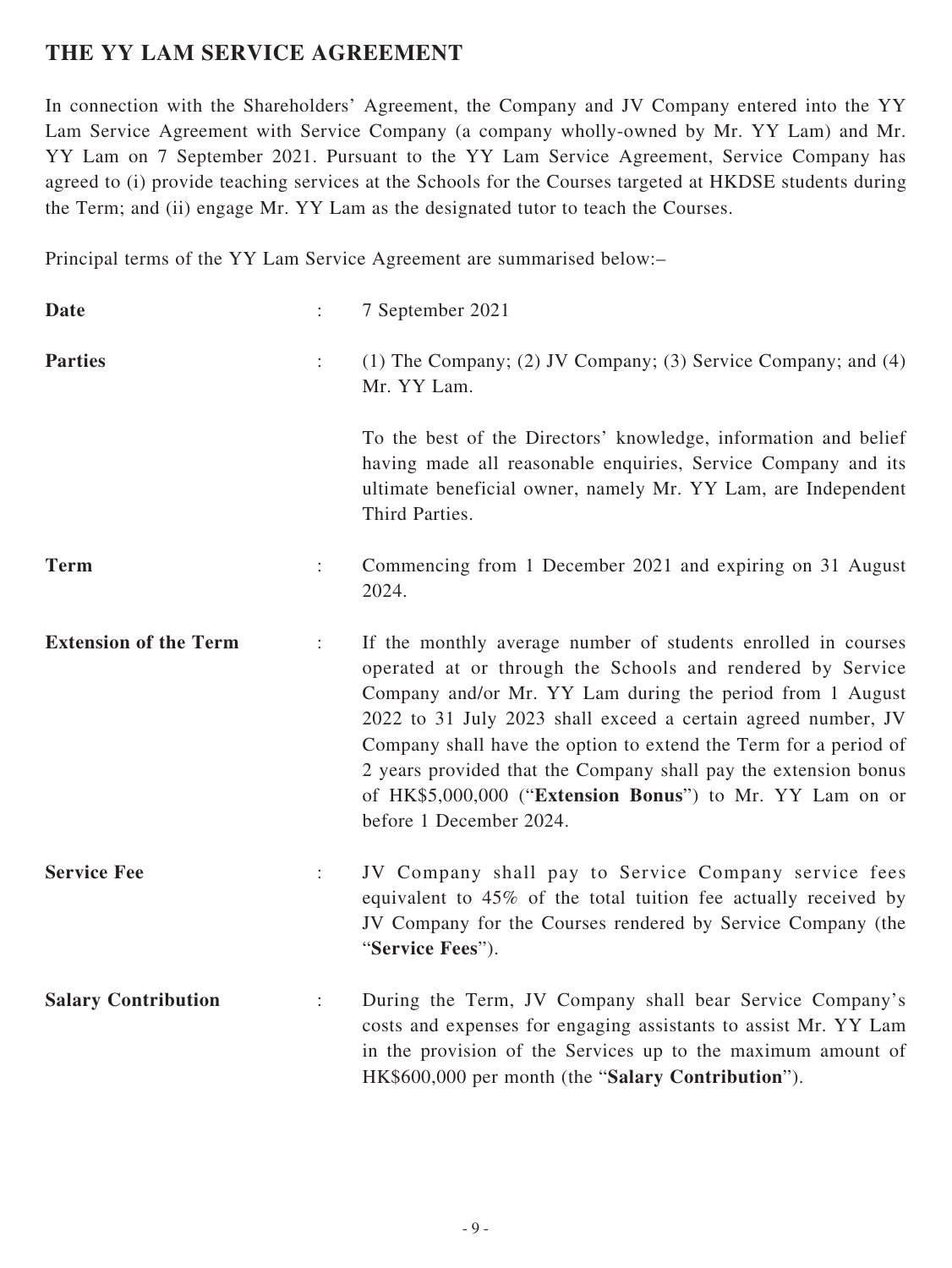- **Sign-on Bonuses** : The Company has agreed to pay to Mr. YY Lam and Service Company the sign-on bonuses (the "**Sign-on Bonuses**") in the total sum of HK\$25,900,000 as follows: (i) as to HK\$10,000,000 shall be paid to Mr. YY Lam upon signing of the Shareholders' Agreement; (ii) as to HK\$900,000 shall be paid to the Service Company on or before the commencement date of the Term  $(i.e. 1 December 2021);$  and  $(iii)$  as to  $HK$15,000,000$  shall be paid to Mr. YY Lam either (a) on or before 31 May 2022; or (b) immediately upon Service Company and/or Mr. YY Lam exercising their right to terminate the YY Lam Service Agreement due to the occurrence of any events of default on the part of JV Company and/or the Company.
- **Advertising** : Service Company shall reimburse JV Company for all the advertising and marking expenses incurred by JV Company during the period between 1 December 2021 and 31 August 2022. Based on estimation of the Board, such expenses will be no less than HK\$5 million.
- **Transitional arrangement** : JV Company acknowledges that, during the period from 1 September 2021 to 30 April 2022 (the "**Transition Period**"), Mr. YY Lam shall be engaged as the designated tutor at another education group in Hong Kong (the "**Education Group**") to teach a limited number of courses, certain of which will be launched after commencement of the Transition Period. JV Company agrees that Mr. YY Lam will not be required to teach any Courses targeted at Secondary Six HKDSE students at the Schools during the Transition Period.
- **Restrictive covenants** : JV Company shall not engage or employ any other persons to teach the Courses at the Schools and/or seek or accept services from other providers similar to the Services save and except with the prior written approval of Service Company and Mr. YY Lam.

Save as disclosed in the section headed "*Transitional arrangement*" above, Mr. YY Lam shall not, inter alia, teach private supplementary Chinese Language courses targeted at HKDSE students other than the Courses operated at or through the Schools.

Guarantee : The Company has guaranteed to Service Company and Mr. YY Lam the due and punctual performance and observance of the obligations of JV Company under the YY Lam Service Agreement.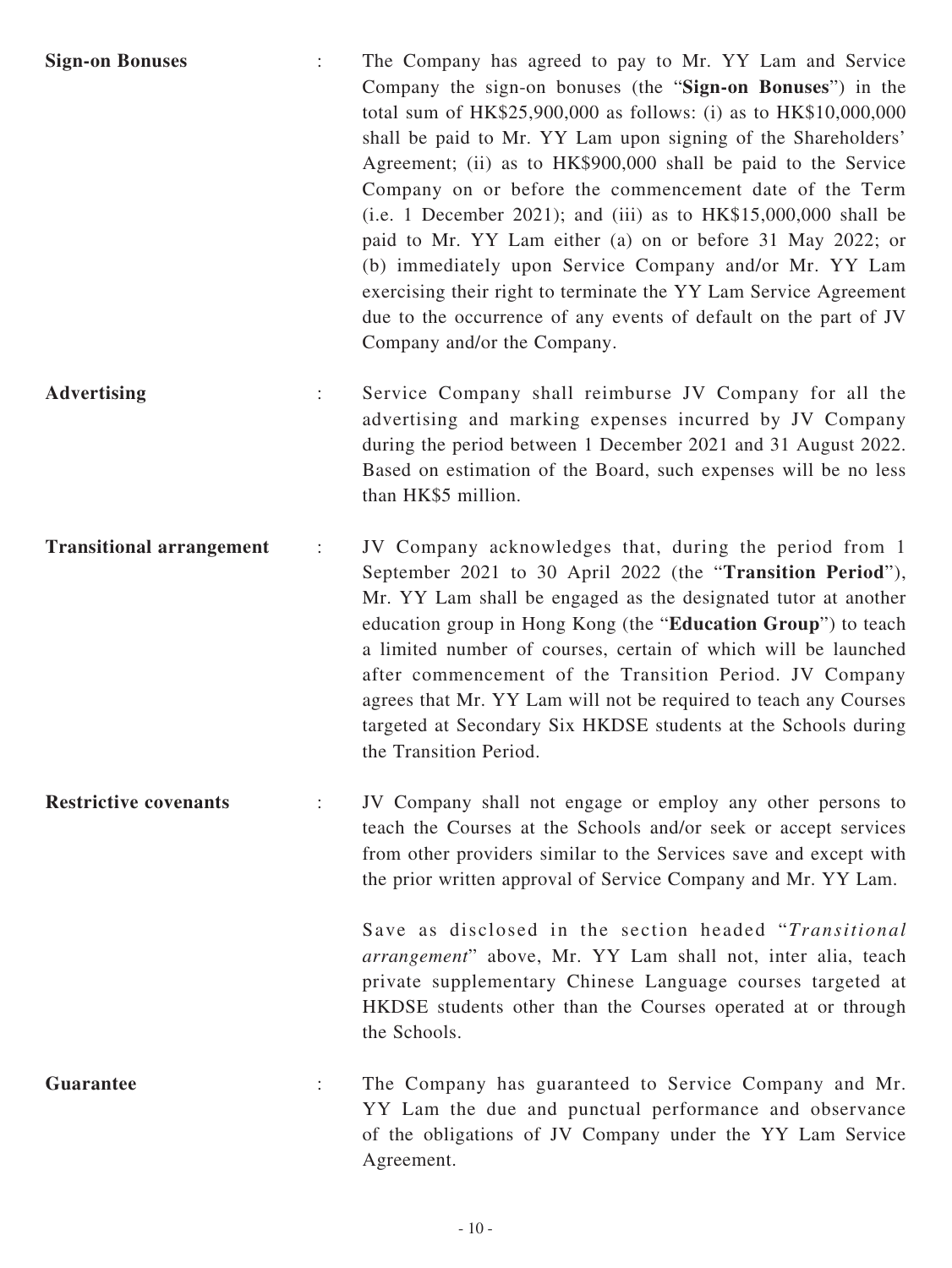**Termination rights** : Service Company and/or Mr. YY Lam shall have the right to terminate the YY Lam Service Agreement if, inter alia: (a) JV Company fails to establish or operate the Schools in accordance with the terms of the YY Lam Service Agreement; or (b) JV Company and/or the Company fail(s) to comply with its/their payment obligations or is/are otherwise in material breach of its/ their obligations under the YY Lam Service Agreement.

> The Company and/or JV Company shall have the right to terminate the YY Lam Service Agreement if, inter alia, (a) Service Company and/or Mr. YY Lam commits a material breach of the YY Lam Service Agreement; (b) Mr. YY Lam shall be guilty of any act of dishonesty or other misconduct or gross neglect of duty or any act of omission which shall have caused significant loss or damage to JV Company and/or the Schools; (c) Mr. YY Lam shall lose any of the requisite qualifications or registrations (if required) to enable him to lawfully provide the services as stipulated under the YY Lam Service Agreement.

### **Basis of determination of consideration**

The Service Fee, the Salary Contribution, the Sign-on Bonuses and the Extension Bonus were determined after arms' length negotiations among the Company, JV Company, Service Company and Mr. YY Lam on normal commercial terms with reference to (i) Mr. YY Lam's extensive experience in private supplementary education services industry; (ii) the well-established reputation of Mr. YY Lam and his team that JV Company will be able to leverage in promoting the Schools; (iii) the historical enrolment records of the courses rendered by Mr. YY Lam and his team; (iv) the revenue sharing scheme and bonus plan commonly adopted in the private supplementary education industry; and (v) other reasons and benefits as stated under the section headed "*REASONS FOR AND BENEFITS OF THE TRANSACTIONS*". In view of the above, the Directors consider that the Service Fee, the Salary Contribution, the Sign-on Bonuses and the Extension Bonus are fair and reasonable.

### **REASONS FOR AND BENEFITS OF THE TRANSACTIONS**

Mr. YY Lam has been well known in the market as the "Star Tutor" with a proven prominent track record of helping his students to improve their examination results in Chinese Language. Mr. YY Lam and his team have also gained a reputation for self-designed teaching methods, course contents and learning tools for many years. The Board considers that the extensive experience, reputation and student base of Mr. YY Lam and his team will provide the Group with invaluable insights and resources to tap into the private supplementary education services industry.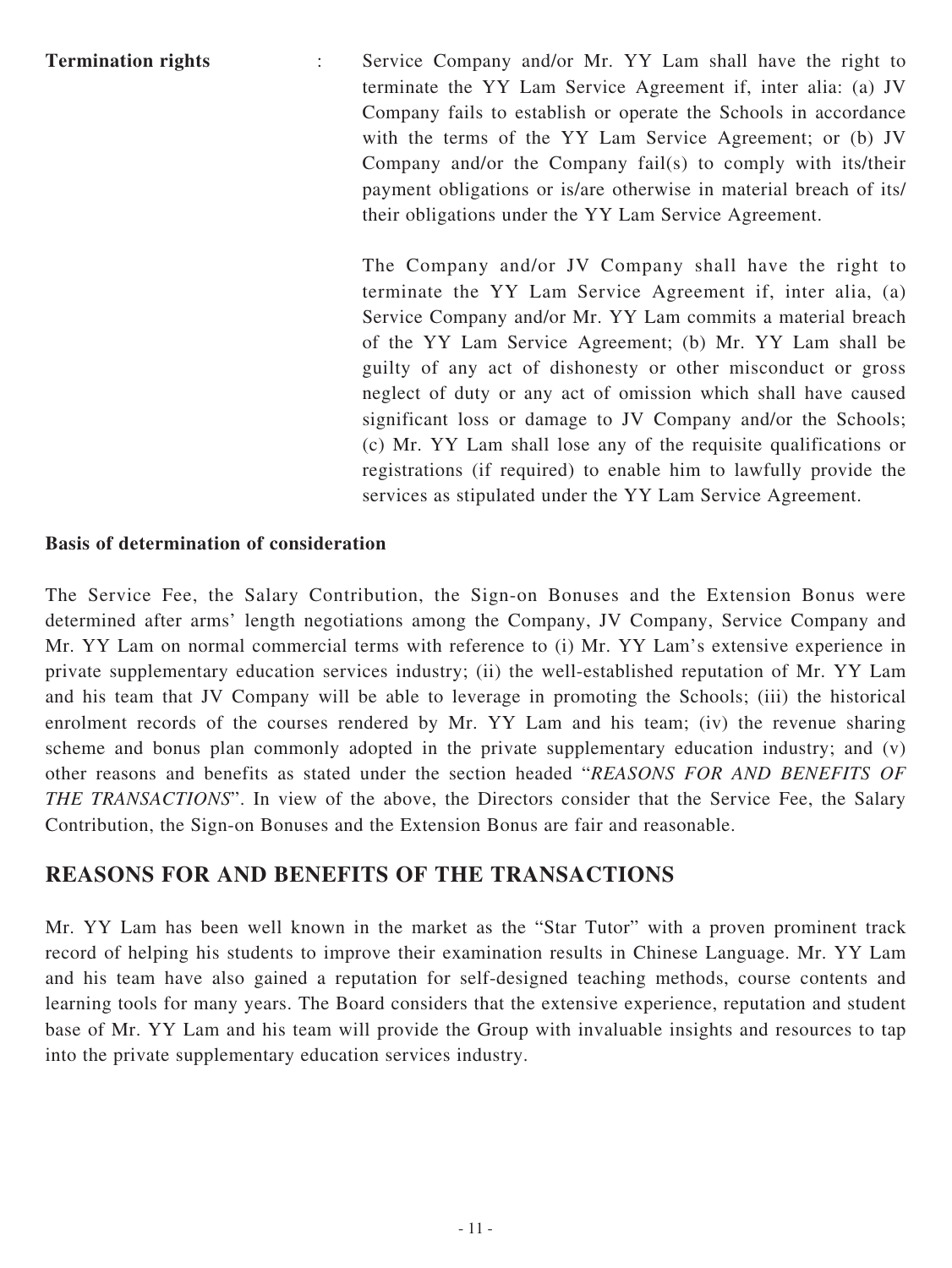Pursuant to the Shareholders' Agreement, Mr. YY Lam will be appointed as the General Manager of JV Company and will provide guidance and directions regarding (i) the establishment, registration and operation of the Schools; and (ii) the administration and operation of the Courses. The Board believes that, with the management commitment of Mr. YY Lam, the Group's exposure to operational risk and regulatory compliance risk relating to the JV Business will be effectively minimized.

The Board further considers that the right to Further Subscription under the Shareholders' Agreement and the performance based service fee structure under the YY Lam Service Agreement provide strong incentive for Service Company and Mr. YY Lam to develop and deliver high-quality teaching services and such arrangement enables the Group to operate the JV Business in a cost-effective manner.

Last but not least, the Group has been upholding the social responsibility as its core value while Mr. YY Lam has devoted great efforts to cultivate next generation with high-quality education content. The Group and Mr. YY Lam are sharing the common goal of contributing the development and future of the community. The Board considers that the cooperation with Mr. YY Lam does not merely broaden the Group's income source but also fulfills its corporate social responsibility and enhancing the corporate image of the Group.

The Group has been striving to enhance profitability to create greater value for Shareholders. With the persevering efforts of the Directors, the Group's financial performance has been gradually improved and recorded a turnaround to net profit in the last financial year. Furthermore, without prejudice to the sustained business development, the Group has been sharing the business return with investors by dividend distribution since the third quarter of the previous financial year. The Board considers that the new business of the private supplementary education services will further enhance the company's financial performance as well as the value of the Shareholders.

Based on the above, the Board is of the view that the terms of the Shareholders' Agreement and the YY Lam Service Agreement are on normal commercial terms, and are fair and reasonable and in the interests of the Group and the Shareholders as a whole.

# **FINANCIAL EFFECT OF THE ENTERING INTO THE SHAREHOLDERS' AGREEMENT AND THE YY LAM SERVICE AGREEMENT**

Immediately upon Completion, the Company's interest in JV Company will be decreased from 100% to 90%. Upon Further Completion, the Company's interest in JV Company will further reduce to 80%. As JV Company will remain as a subsidiary of the Company, the deemed disposal of 10% or 20% equity interest in JV Company will not give rise to any gain or losses to the Group's consolidated statement of comprehensive income. The financial results of JV Company will continue to be consolidated into the financial statements of the Group upon Completion.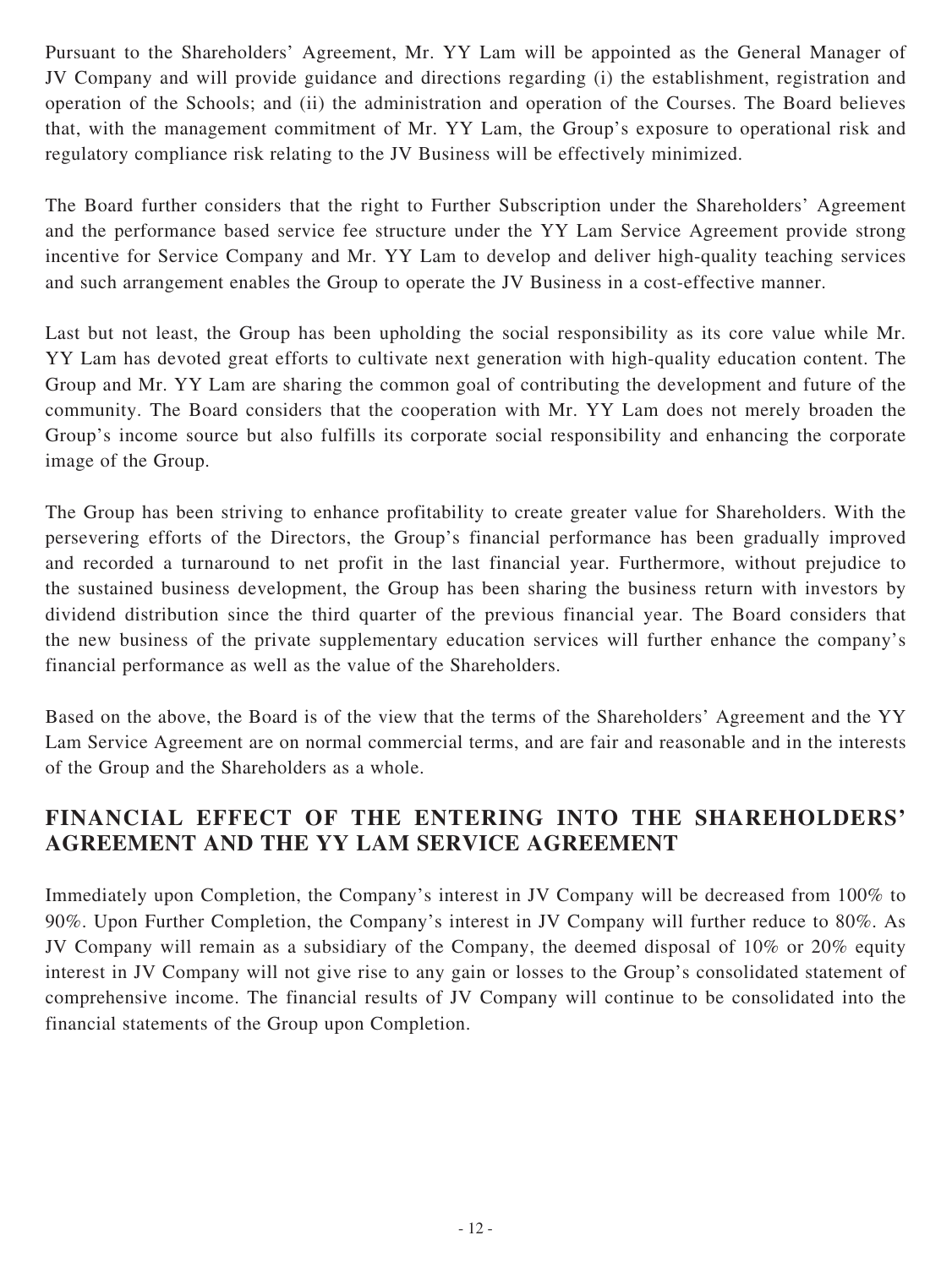### **INFORMATION OF THE PARTIES TO THE SHAREHOLDERS' AGREEMENT AND THE YY LAM SERVICE AGREEMENT**

### **Information of the Company**

The Company is an investment holding company. The Group is principally engaged in (i) provision of financial quotient and investment education courses; (ii) the manufacturing and sales of OEM garment products; (iii) money lending; (iv) retailing of garment products under the Group's own brand and highend fashion brand; and (v) property investment.

### **Information of Peaceful Success**

Peaceful Success is an investment holding company incorporated in the British Virgin Islands with limited liability, and a wholly-owned subsidiary of the Company.

#### **Information of JV Company**

JV Company is an investment holding company incorporated in Hong Kong with limited liability and an indirect wholly-owned subsidiary of the Company.

Set out below is a summary of the key financial data of JV Company for the two financial years ended 31 March 2020 and 2021:

|                            |             | For the year ended |  |
|----------------------------|-------------|--------------------|--|
|                            | 31 March    | 31 March           |  |
|                            | 2021        | 2020               |  |
|                            | HK\$        | $H K \$            |  |
|                            | (unaudited) | (unaudited)        |  |
| Net (loss) before taxation | (15,500)    | (21, 453)          |  |
| Net (loss) after taxation  | (15,500)    | (21, 453)          |  |
|                            |             |                    |  |

As at 31 July 2021, the unaudited net asset value of JV Company was approximately HK\$800.

### **Information of JV Partner**

JV Partner is an investment holding company incorporated in Hong Kong with limited liability. The entire equity interest of JV Partner is owned by Mr. YY Lam as at the date of this announcement.

#### **Information of Service Company**

Service Company is a company incorporated in Hong Kong with limited liability, and is principally engaged in provision of private supplementary secondary education services in Hong Kong. As at the date of this announcement, the entire equity interest of Service Company is owned by Mr. YY Lam.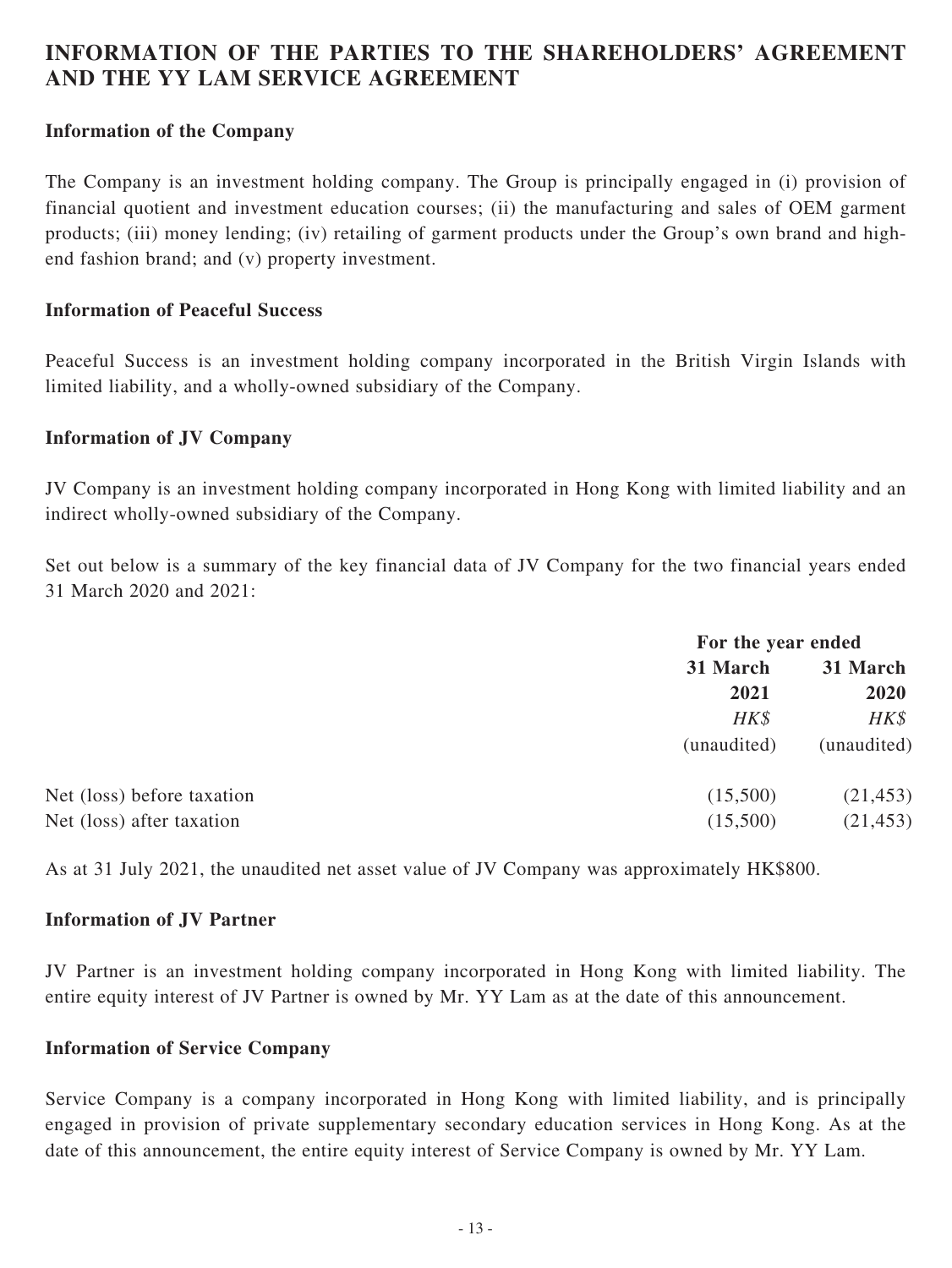### **Information of Mr. YY Lam**

Mr. Lam Yat Yan (林溢欣) is a prominent Chinese language private tutor in Hong Kong. Mr. YY Lam obtained 3 A-grades in The Hong Kong Advanced Level Examinations and was admitted to the Department of Chinese Language and Literature of The Chinese University of Hong Kong in the same year. He graduated with first-class honors in 2009 (only six out of over a hundred students received first-class degrees in the same year). After two years, he received his Master of Philosophy degree in Chinese Language and Literature with distinction. He then entered the private education industry and engaged in front-line teaching. In ten years' time, he has taught more than 150,000 students, and has cultivated numerous top scholars and 5\*\* students. Mr. YY Lam is one of the most outstanding tutors in the industry.

Mr. YY Lam is also a well-known author and writer in Hong Kong and has published books as well as articles in newspapers, international academic journals and magazines, including the Journal of Chinese Studies (《中國文化研究所學報》), The World of Chinese Language and Literature (《國文天地》), 《九 州學林》 and Journal of Ancient Books Collation and Studies (《古籍整理研究學刊》),etc., and covered topics such as ancient Chinese documents, Chinese literature, Chinese culture and commentary on news and current affairs. In 2014, Mr. YY Lam founded the cultural magazine 《藝文青》 to promote Chinese language and culture. In 2021, Mr. YY Lam was engaged by The Chinese University of Hong Kong to teach Chinese Language courses on a part-time basis.

# **GEM LISTING RULES IMPLICATIONS**

Upon Completion, the Group's interest in JV Company will reduce from 100% to 90%. Upon Further Completion, the Group's interest in JV Company will reduce from 90% to 80%. Accordingly, the Subscription and the Further Subscription constitute a deemed disposal of the equity interest of JV Company under the GEM Listing Rules. As one or more of the applicable percentage ratios (as defined in Chapter 19 of the GEM Listing Rules) in respect of the Transactions is 5% or more but less than 25%, the entering into of the Shareholder's Agreement and the YY Lam Service Agreement constitutes a discloseable transaction of the Company, and is subject to the notification, and announcement publication requirements under Chapter 19 of the GEM Listing Rules.

# **DEFINITIONS**

In this announcement, unless the context otherwise requires, the following terms shall have the following meanings:

"Affiliates" in relation to a corporation, any person that directly or indirectly controls, is controlled by or is under common control (having the meaning ascribed to it under the Shareholders' Agreement) with such corporation

"Board" the board of Directors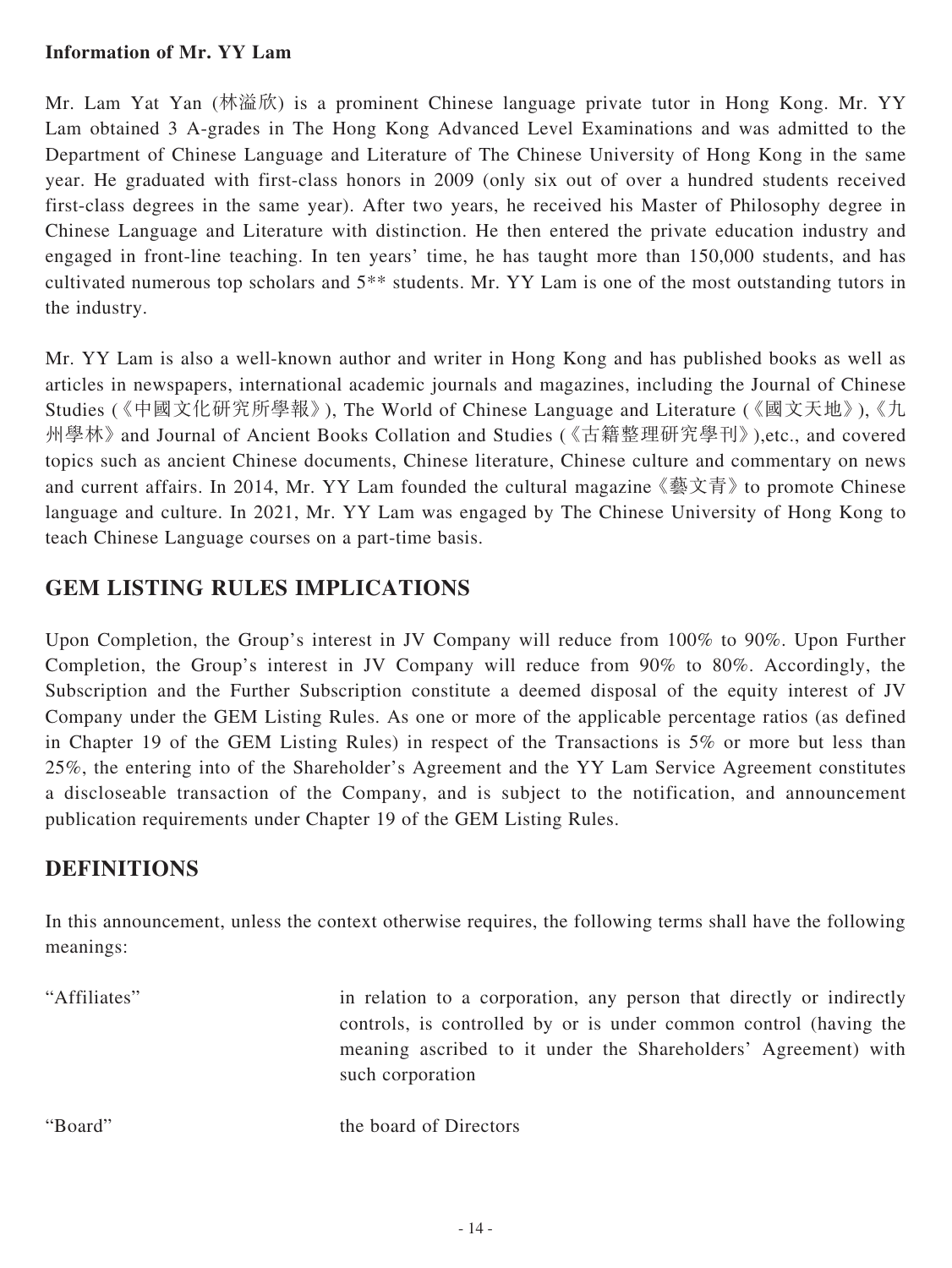| "Company"                      | Legendary Group Limited (創天傳承集團有限公司), a company<br>incorporated in the Cayman Islands with limited liability, the shares<br>of which are listed on GEM (stock code: 8195)                                                                               |
|--------------------------------|---------------------------------------------------------------------------------------------------------------------------------------------------------------------------------------------------------------------------------------------------------|
| "Completion"                   | completion of the Subscription, which shall take place on 1 October<br>2021                                                                                                                                                                             |
| "Courses"                      | private supplemental Chinese Language courses targeted at Hong<br>Kong secondary school students (including but not limited to<br>HKDSE students)                                                                                                       |
| "Director(s)"                  | the director(s) of the Company                                                                                                                                                                                                                          |
| "Education Ordinance"          | Education Ordinance (Chapter 279 of the Laws of Hong Kong)                                                                                                                                                                                              |
| "Further Completion"           | completion of the Further Subscription, which shall take place on 1<br>October 2022                                                                                                                                                                     |
| "Further Subscription"         | the subscription of such number of new JV Shares by JV Partner<br>for a subscription price of HK\$100, which would increase the<br>shareholding in JV Company of JV Partner to 20% of the then issued<br>share capital of JV Company, on 1 October 2022 |
| "GEM"                          | the GEM of the Stock Exchange                                                                                                                                                                                                                           |
| "GEM Listing Rules"            | the Rules Governing the listing of Securities on GEM                                                                                                                                                                                                    |
| "General Manager"              | the principal management executive of JV Company, as nominated<br>by JV Partner                                                                                                                                                                         |
| "Group"                        | the Company and its subsidiaries                                                                                                                                                                                                                        |
| "HKDSE"                        | Hong Kong Diploma of Secondary Education                                                                                                                                                                                                                |
| "HK\$"                         | Hong Kong dollars, the lawful currency of Hong Kong                                                                                                                                                                                                     |
| "Hong Kong"                    | the Hong Kong Special Administrative Region of the PRC                                                                                                                                                                                                  |
| "Independent Third Party(ies)" | third party(ies) independent of and not connected with the Company<br>and any of its connected persons (having the meaning ascribed to it<br>under the GEM Listing Rules)                                                                               |
| "JV Board"                     | the board of directors of JV Company                                                                                                                                                                                                                    |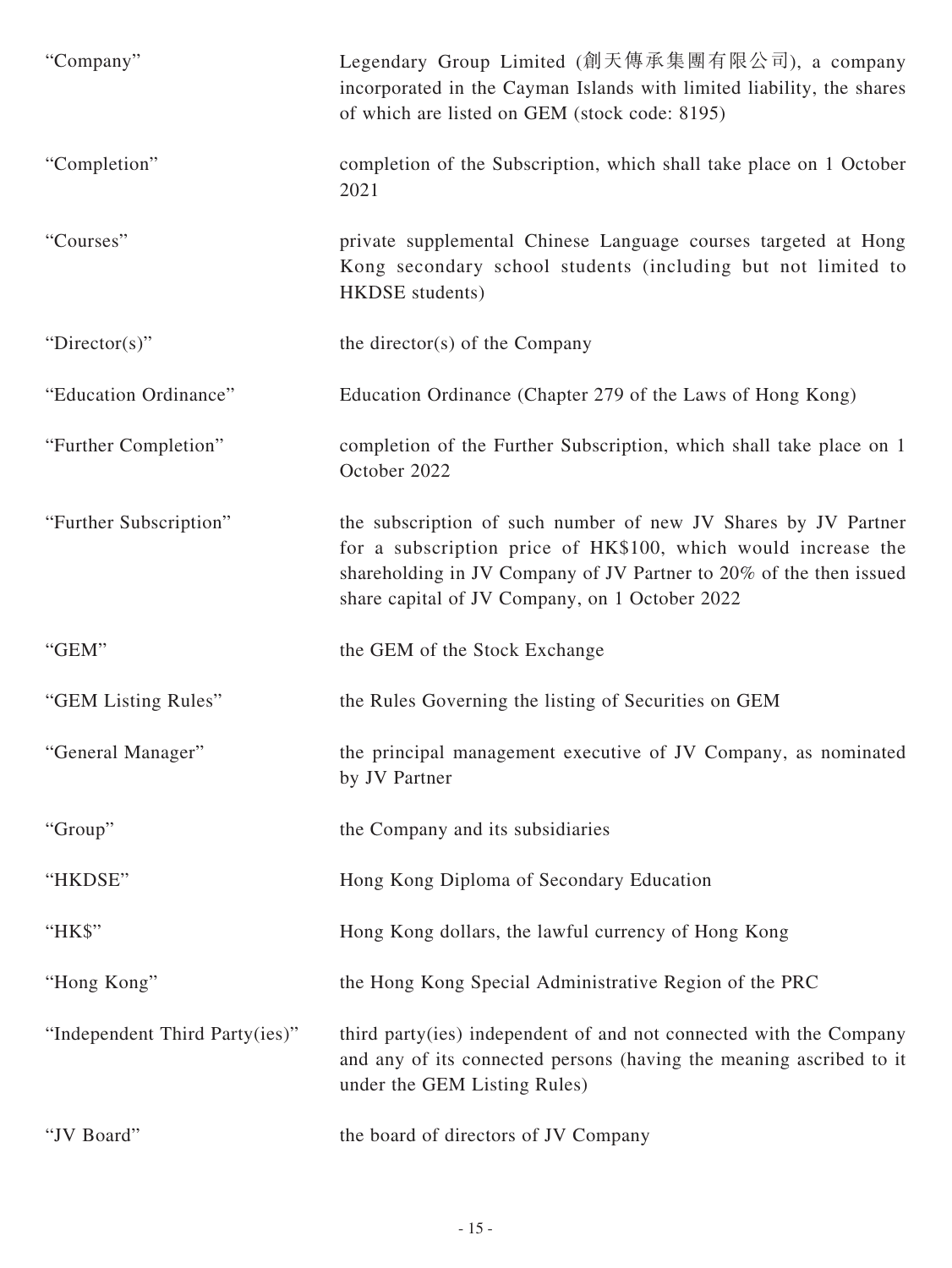| "JV Business"             | provision of private supplementary education services and ancillary<br>education services and/or products and such other related businesses<br>from time to time approved by the JV Board                                        |
|---------------------------|----------------------------------------------------------------------------------------------------------------------------------------------------------------------------------------------------------------------------------|
| "JV Company"              | Maxi Chain Enterprises Limited (嘉靖企業有限公司), a company<br>incorporated in Hong Kong with limited liability, which is wholly-<br>owned by Peaceful Success as at the date of this announcement                                      |
| "JV Partner"              | Defining Limited, a company incorporated in Hong Kong with<br>limited liability                                                                                                                                                  |
| "JV Share $(s)$ "         | the ordinary share(s) in the share capital of JV Company from time<br>to time                                                                                                                                                    |
| "Mr. YY Lam"              | Mr. Lam Yat Yan (林溢欣)                                                                                                                                                                                                            |
| "Peaceful Success"        | Peaceful Success Enterprises Limited (盛安企業有限公司), a<br>company incorporated in the British Virgin Islands with limited<br>liability, being a direct wholly-owned subsidiary of the Company                                        |
| "PRC"                     | the People's Republic of China, excluding, for the purpose of this<br>announcement, Hong Kong, Macau and Taiwan                                                                                                                  |
| "School(s)"               | educational institution(s) in Hong Kong to be established by JV<br>Company                                                                                                                                                       |
| "Services"                | services to be provided by Service Company with Mr. YY Lam<br>as the designated tutor, to JV Company pursuant to the YY Lam<br>Service Agreement, including the provision of teaching services at<br>the Schools for the Courses |
| "Service Company"         | Sure Wisdom Corporation Limited (必智有限公司), a company<br>incorporated in Hong Kong with limited liability                                                                                                                          |
| "Shareholders"            | the holders of the shares of the Company                                                                                                                                                                                         |
| "Shareholders' Agreement" | the shareholders' agreement dated 7 September 2021 and entered<br>into amongst the Company, Peaceful Success, JV Partner, and JV<br>Company                                                                                      |
| "Stock Exchange"          | The Stock Exchange of Hong Kong Limited                                                                                                                                                                                          |
| "Subscription"            | the subscription of 100 new JV Shares by JV Partner for a<br>subscription price of HK\$100, representing 10% of the then issued<br>share capital of JV Company upon Completion                                                   |